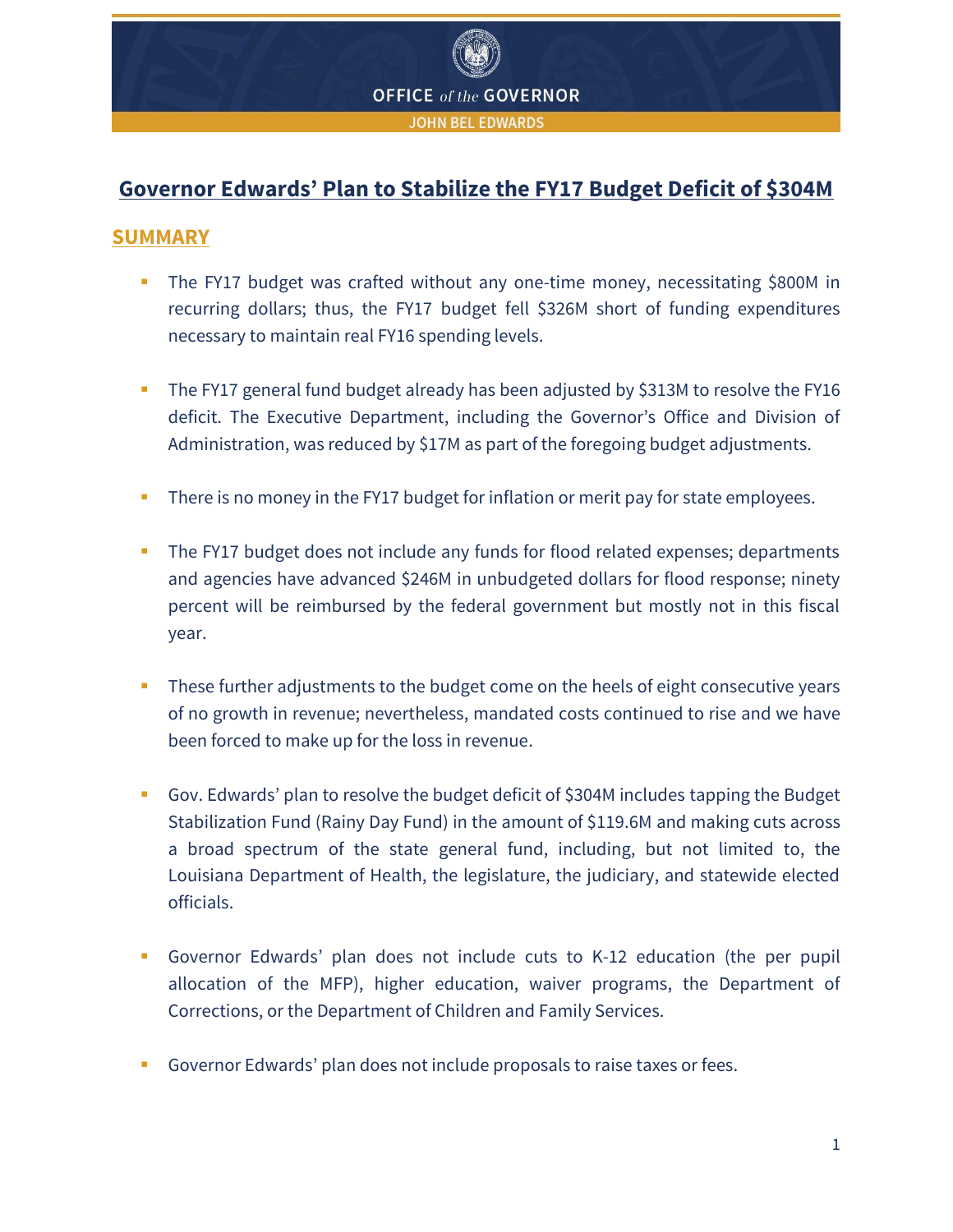# **THE PLAN**

### **Budget Stabilization Fund (Rainy Day Fund) ~ \$119.6M**

 One-third of the Rainy Day Fund, or \$119.6M, will be used to offset the FY17 deficit. The Rainy Day Fund has a balance of \$360M and will receive a deposit of \$25M in FY17. The Fund was tapped four times during the previous administration in the amount of \$517.4M.

#### **Go Zone Bond Revenues ~ \$9.7M**

The state has received past due payments of \$9.7M in reimbursements for recurring Gulf Opportunity (GO) Zone bond financing. The Gulf Opportunity Zone Act is a federal law established after Hurricanes Katrina and Rita to assist Gulf States in their rebuilding efforts through tax exempt bond financing and other tools.

#### **Louisiana Judiciary ~ \$3.78M**

This cut represents a 2.5% reduction to the \$151.5M state general fund appropriation to the judicial branch.

#### **Louisiana Legislature ~ \$1.65M**

This cut represents a 2.5% reduction to the \$66M state general fund appropriation to the legislative branch.

#### **Louisiana Legislative Auditor ~ \$8M**

 The Louisiana Legislative Auditor has a balance of \$8M in excess funds that will be cut. This reduction does not impact the operations of the agency.

### **Attorney General's Office – Escrow Account (AWP Pharmaceutical) ~ \$3.98M**

 The Attorney General's Office has an escrow balance of \$3.98M in funds from the state's settlement with AWP Pharmaceutical. This transfer of funds will not impact the operations of the agency.

#### **Attorney General's Office ~ \$1.94M**

 The net reduction of \$1.94M represents a 5% reduction in statutory dedications, a backfill of \$228,556 through a means of finance adjustment, and the additional transfer of \$1.1M from the Louisiana Fund.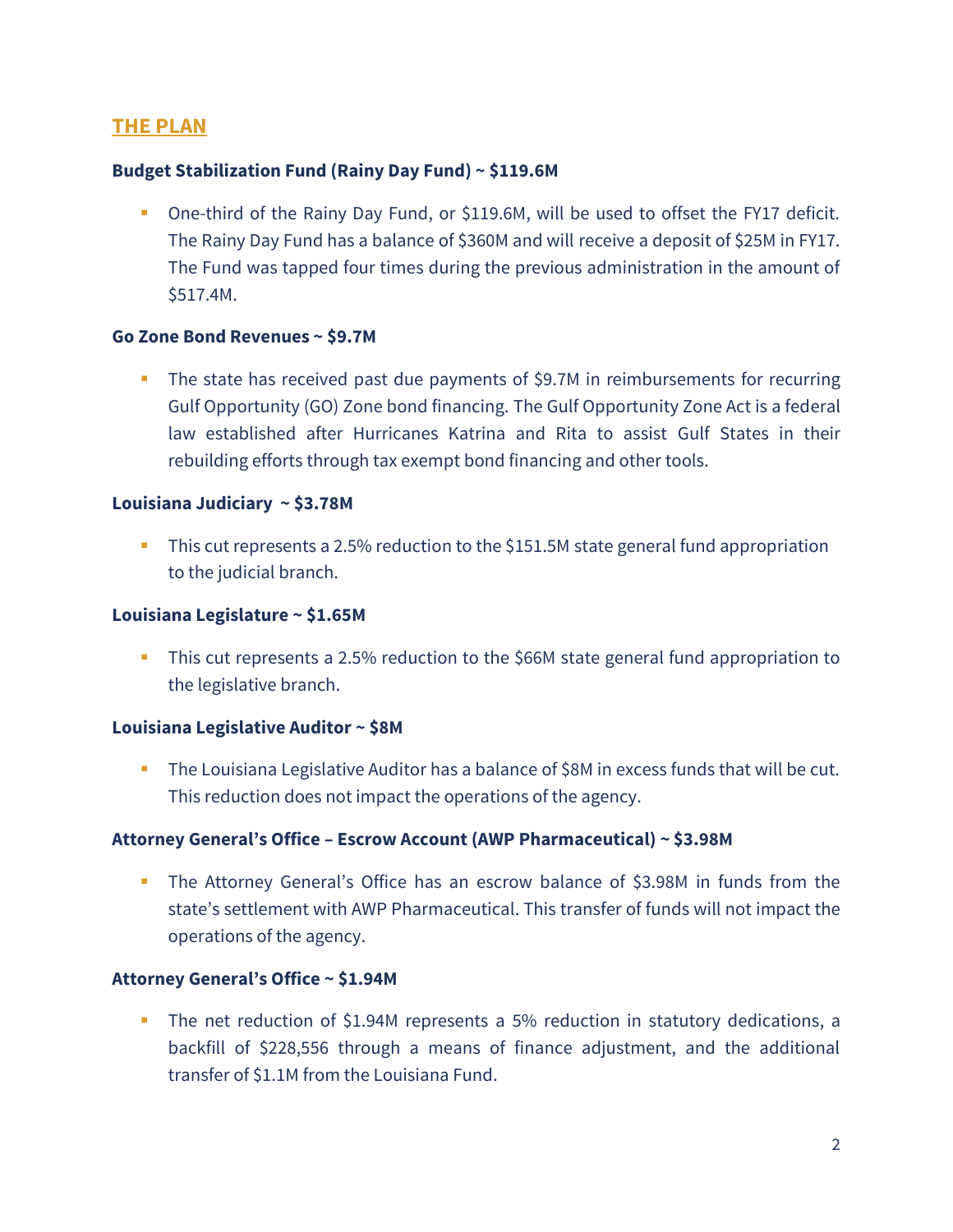### **Lieutenant Governor's Office ~ \$53,365 (Net Reduction – \$0)**

 This reduction is a means of financing adjustment. The state general fund will be reduced in the amount of \$53,365 and replaced through an interagency transfer from the Office of Tourism using Tourism Promotion District funding.

#### **Department of the State Treasury ~ \$500,000 (Net Reduction – \$0)**

 This reduction is a means of financing adjustment. Bond Commission fees in the amount of \$500,000 will be reduced from Fees & Self-generated Revenue and will be replaced through a means of finance adjustment with funds from the Debt Management Program.

#### **Department of Insurance ~ \$715,162**

 This reduction is a result of attrition savings. It represents a 2.5% reduction to Fees & Self-generated Revenue for the Department of Insurance.

#### **Office of Elderly Affairs ~ \$37,750**

 This reduction of \$37,750 in statutory dedications for the Orleans Parish Council on Aging includes a cut of \$5,000 from the New Orleans Urban Tourism Hospitality Training in Economic Development Foundation Fund and \$32,750 from the New Orleans Area Economic Development Fund.

#### **Louisiana Commission on Law Enforcement ~ \$251,674**

 This reduction of \$251,764 in statutory dedications includes an unused balance of \$521 from the Innocence Compensation Fund, an unused balance of \$237,403 for training activities from the Crime Victims Reparation Fund, and an unused balance of \$13,750 from the Drug Abuse Education and Treatment Fund.

### **Louisiana Economic Development – Office of the Secretary ~ \$977,369**

This reduction of \$977,369 is the result of attrition savings in the amount of \$223,934 in state general fund. There is also a reduction of \$753,435 to the statutory dedication from the Louisiana Economic Development Fund, which will result in a cut to the professional and consulting contracts associated with the State Economic Competiveness (SEC) programs used to develop plans for improving competitiveness of industry-specific growth sectors.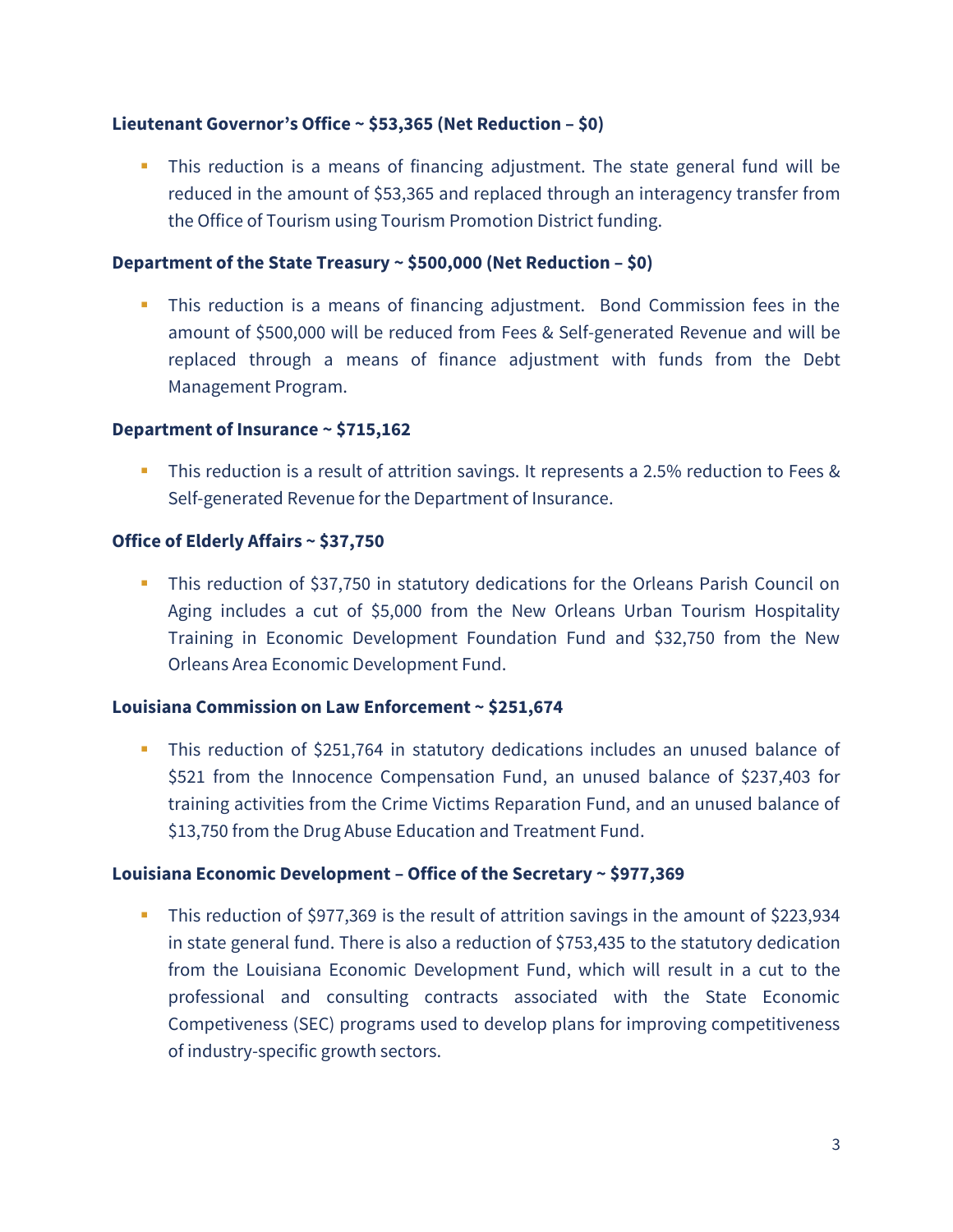### **Louisiana Economic Development – Office of Business Development ~ \$490,695**

 This state general fund reduction of \$390,695 is the result of attrition savings. There is also a \$100,000 reduction to the Marketing Fund statutory dedication, which will reduce marketing initiatives and include a pro-rata cut to the Marketing Education Retail Alliance (MERA), District 2 Enhancement Corporation, and Louisiana Council on Economic Education.

## **Department of Culture, Recreation & Tourism Office of State Parks ~ \$865,231 (Net Reduction - \$0)**

 This state general fund reduction in the amount of \$865,231 is a means of financing adjustment. The reduction will be substituted with statutory dedications from the State Parks Improvement and Repair Fund in the Parks and Recreation Program.

#### **Department of Culture, Recreation & Tourism – Office of Tourism ~ \$720,237\***

**The Revenue Estimating Conference recognized additional revenues in the amount of** \$720,237 that will be used to backfill the state general fund reductions outlined below within the Department of Culture, Recreation & Tourism in the Marketing Program.

## **Department of Culture, Recreation & Tourism Office of the Secretary ~ \$161,511 (Net Reduction - \$0)**

This state general fund reduction of \$161,511 is a means of financing adjustment. The reduction of funds will be replaced through an interagency transfer from the Office of Tourism using Tourism Promotion District Funding in the Management and Finance Program.

# **Department of Culture, Recreation & Tourism Office of the State Library of Louisiana ~ \$191,276 (Net Reduction - \$0)**

 This state general fund reduction in the amount of \$192,276 is a means of financing adjustment. The reduction will be substituted with an interagency transfer from the Office of Tourism using Tourism Promotion District Funding in the Library Services Program.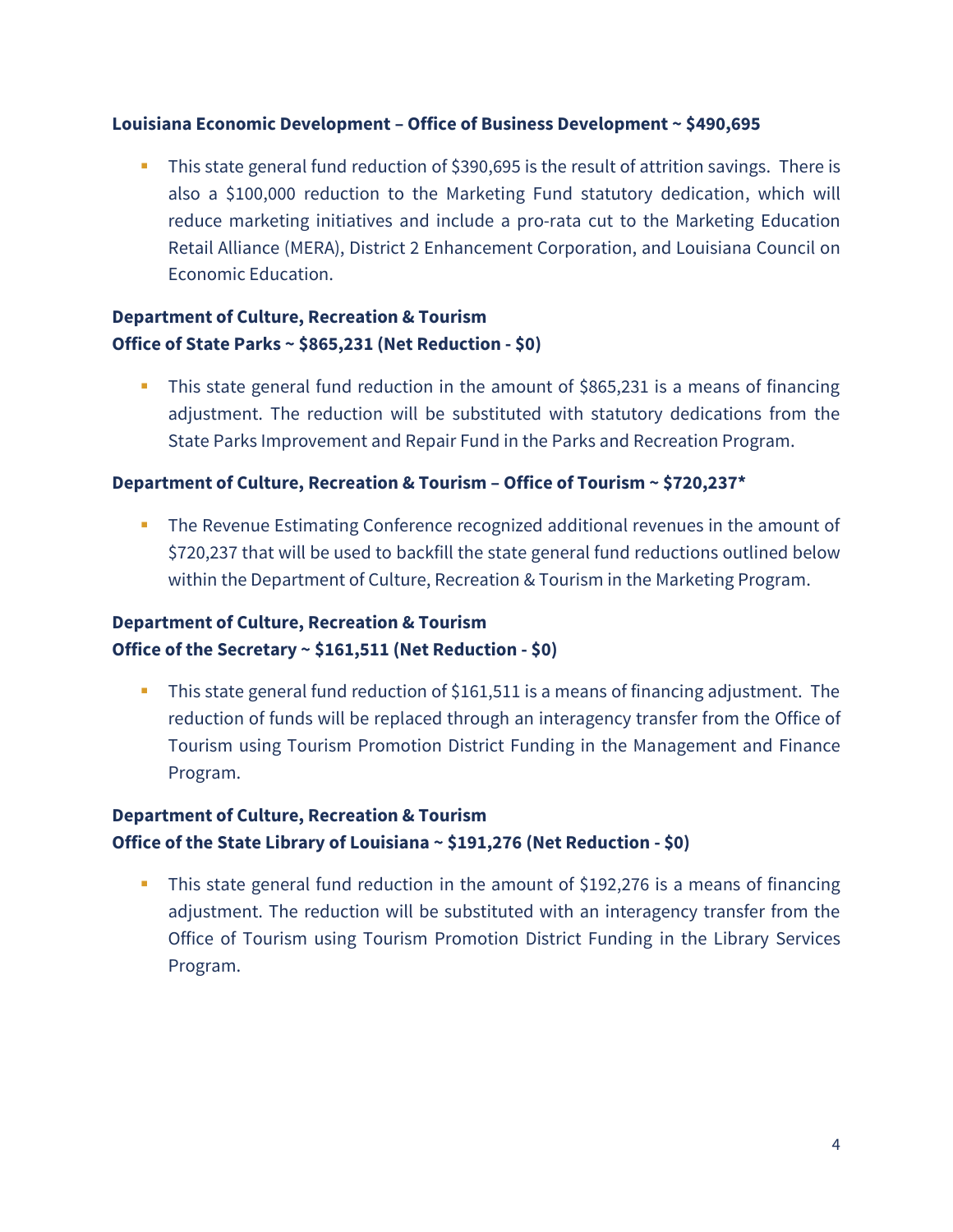# **Department of Culture, Recreation & Tourism Office of State Museum ~ \$193,334 (Net Reduction - \$0)**

 This state general fund reduction in the amount of \$193,334 is a means of financing adjustment. The reduction will be substituted with an interagency transfer from the Office of Tourism using Tourism Promotion District Funding in the Museum Program.

## **Department of Culture, Recreation & Tourism Office of Cultural Development ~ \$120,751 (Net Reduction - \$0)**

 This state general fund reduction in the amount of \$120,751 is a means of financing adjustment. The reduction will be substituted with an interagency transfer from the Office of Tourism using Tourism Promotion District Funding in the Cultural Development Program.

### **Department of Transportation & Development – Administration ~ \$1,325**

 This reduction of \$1,325 of Fees and Self-generated Revenues are within the Office of Management and Finance and will not have an impact on the agency.

### **Department of Transportation & Development – Engineering and Operations ~ \$1.45M**

- **This net reduction of \$1.45M represents reductions to Statutory Dedications and Fees** and Self-generated Revenues. Statutory Dedication reductions include:
	- **LTRC Transportation Training and Education Center Fund reduction of \$36,229, which** will be backfilled from an existing fund balance;
	- **Crescent City Transition Fund reduction of \$69,384, which will be backfilled from an** existing fund balance;
	- New Orleans Ferry Fund reduction of \$41,500, which will be backfilled from an existing fund balance;
	- Right of Way Permit Processing Fund reduction of \$29,149 in the Engineering Program, which will have a minimal impact;
	- **Louisiana Highway Safety Fund reduction of \$7,609, decreasing funding for the** acquisition of permanent radar speed displays on Interstates;
	- **Louisiana Bicycle and Pedestrian Safety Fund reduction of \$293, which will be** backfilled from an existing fund balance;
	- **Reduction of \$1,421,204 of Fees and Self-generated Revenues, which will impact the** acquisitions of equipment through the department's buyback program.
	- **Reductions by Program include Engineering (\$72,987); Office of Planning (\$293); and** Operations (\$1,532,088).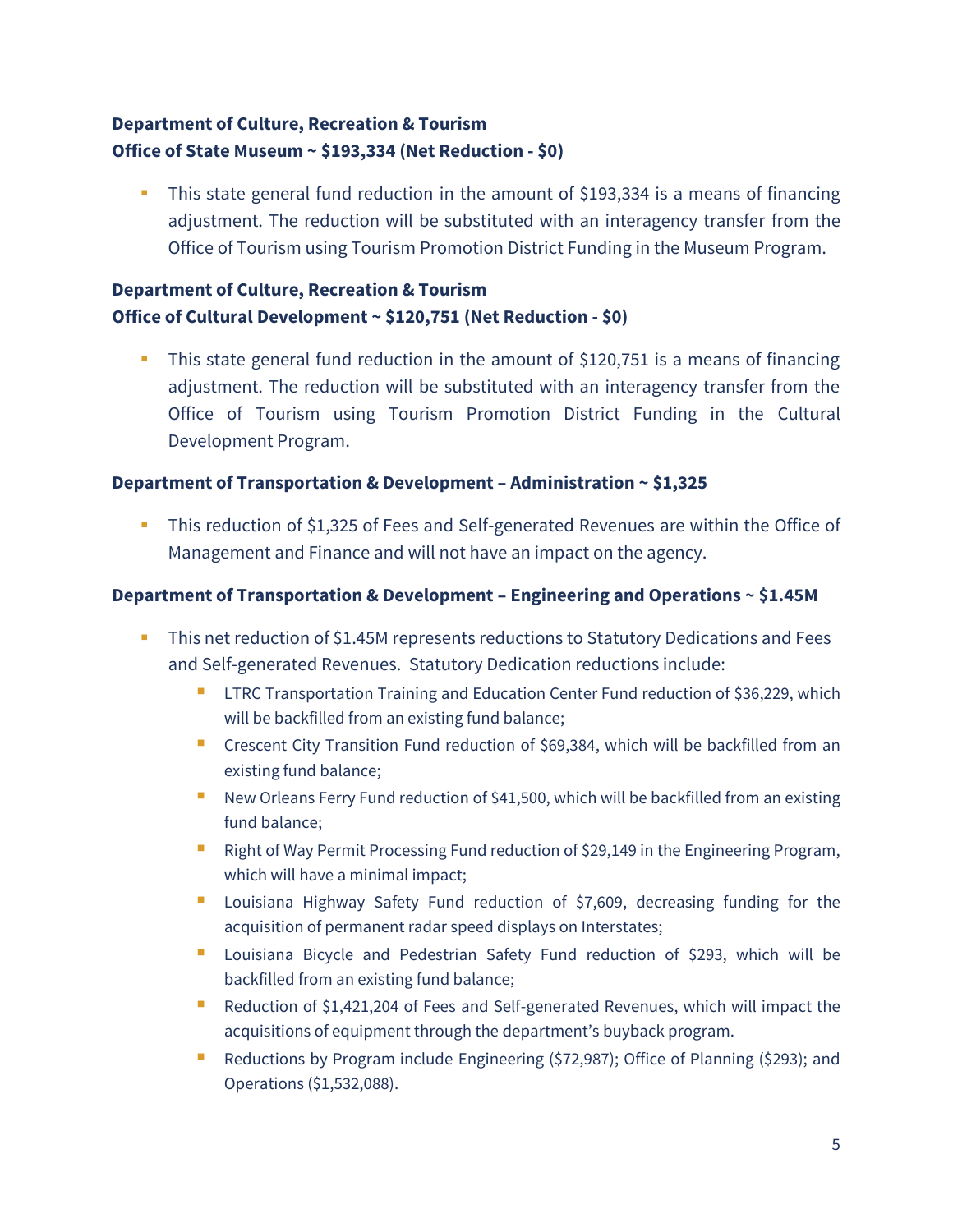### **Office of State Police – Operational Support Program ~ \$7.38M**

 This reduction of \$7.38M in Fees & Self-generated Revenues is a result of delaying the implementation of system enhancements including Computer Aided Dispatch (CAD), Records Management System (RMS), and eCitation.

#### **Office of State Fire Marshal – Fire Prevention Program ~ \$900,503**

 This reduction in statutory dedication of \$900,503 is from the Two Percent Fire Insurance Fund. There was a savings realized in this Fund by applying dividends directly to the current year's obligations for the payment of group and workers' compensation insurance for volunteer firefighters. These funds would typically be returned to the fund and redistributed to local fire departments.

### **Office of Juvenile Justice ~ \$4.46M**

 This reduction includes a \$4M savings in the Contract Services Program for the Coordinated System of Care. It also represents increased caseload for probation and parole officers. These caseloads will increase from 1 officer to 28 youths to 1 officer to 40 youths for a total savings of \$467,000 from the following programs: North Region (\$155,666); Central/Southwest Region (\$155,667) and Southeast Region (\$155,667).

### **Louisiana Department of Health – Jefferson Parish Human Services Authority ~ \$1.37M**

 This reduction is a result of savings from vacancies (\$702,689), means of finance adjustments replacing state general fund dollars with self-generated revenues (\$491,860), pharmacy savings (\$35,000), an elimination of the remaining unassigned Behavioral Health Individual Family Support funds (\$23,609), and delaying the replacement of an existing cooling tower (\$120,000).

### **Louisiana Department of Health – Florida Parishes Human Services Authority ~ \$657,315**

This reduction is a result of savings from vacancies in the amount of \$517,315, and reductions in travel, maintenance, IT and equipment in the amount of \$140,000.

### **Louisiana Department of Health – Capital Area Human Services District** ~ **\$1.29M**

 This reduction is a result of savings from vacancies (\$323,484), means of finance adjustments replacing state general fund revenues with Fees and Self-generated Revenue (\$675,644), and cost savings as a result of Medicaid Expansion for indigent clients (\$291,500).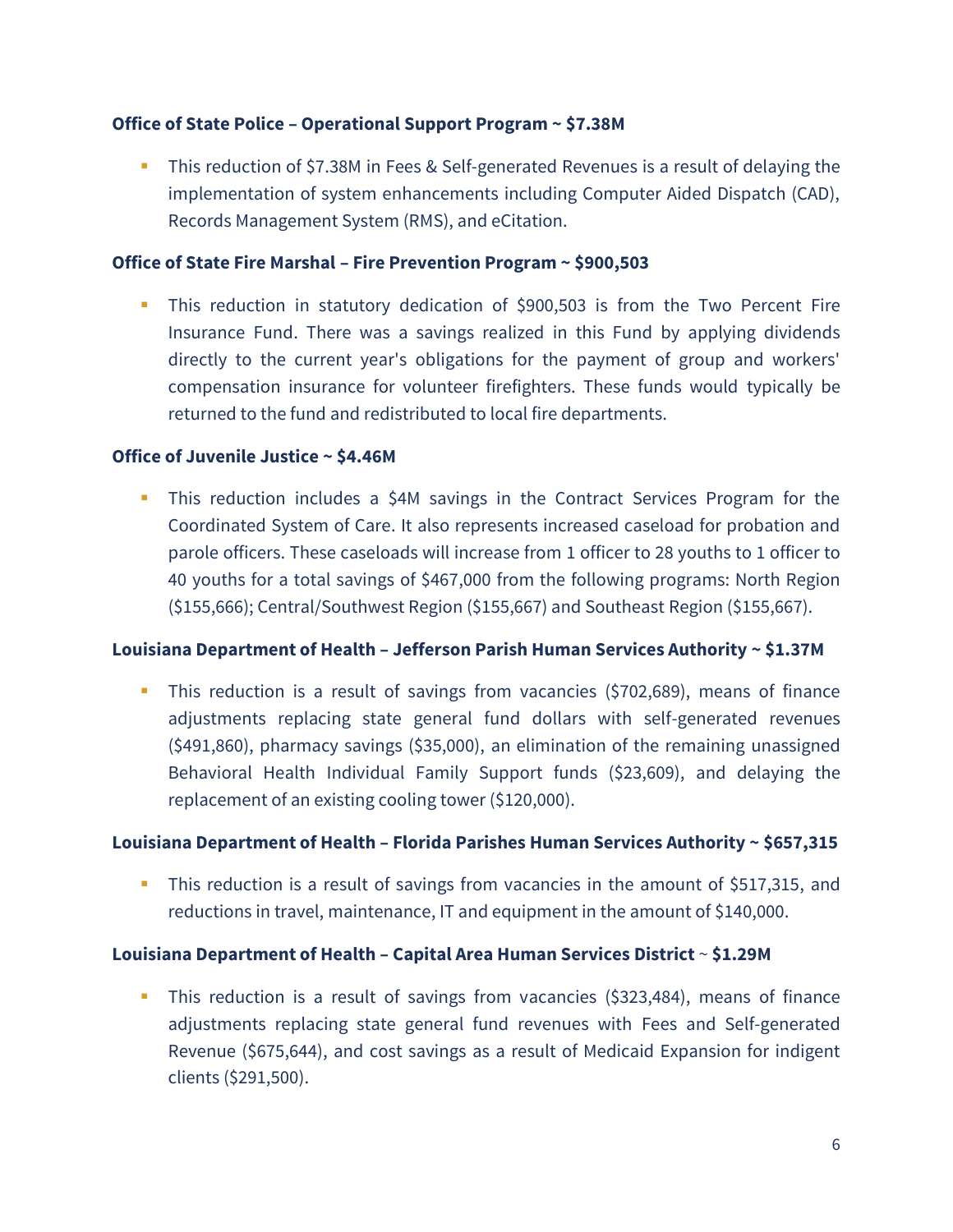### **Louisiana Department of Health – Metropolitan Human Services District ~ \$430,787**

 This reduction is a result of the elimination of a vacancy in the amount of \$67,412, contract reductions and eliminations in the amount of \$138,375, and a reduction of slots for Community Based Psychiatric Supports and Treatments in the amount of \$225,000.

### **Louisiana Department of Health – Medical Vendor Administration** ~ **\$3.9M**

This reduction includes cuts to various contracts based on year-to-date utilization and delayed implementation, resulting in a savings of \$3.8M and a reduction of the Coordinated System of Care (CSOC) daily rate by 10% effective 3/1/17 in the amount of \$111,690.

#### **Louisiana Department of Health – Medical Vendor Payments ~ \$111.6M**

- This state general fund reduction includes a combination of expenditure reductions, revenue solutions and leveraging other Means of Financing.
	- **Expenditure reductions includes decreasing state general fund need due to an** increase in MCO premium tax resulting from increased enrollment into Medicaid expansion; MCO rates for Medicaid expansion population decreasing based on utilization; reduction to the high Medicaid pool in both UCC/DSH and UPL; eliminate GME payments; shift June 2017 MCO Dental payment to July 2017; and reduce PPPs by .99% through June 2017.
	- **Revenue solutions includes increasing the amount Local Governing Entities** contribute to the overall Medicaid program from 15% to 22.5%; NO Medical Schools increasing Physician Services contract to Fair Market Value at OLOL and Lafayette General.
	- **EXTE:** Leveraging other Means of Finance includes increasing the Louisiana Fund appropriation by \$1.1M; realizing additional revenue over current REC projections for the Tobacco Tax.

## **Louisiana Department of Health Office of the Secretary, Management and Finance Program ~ \$442,533**

**This cut includes reductions to various contracts managed by the Office of Technology** Services in the amount of \$250,000, a reduction in the department's overtime budget in the amount of \$135,000, and an elimination of two positions, saving \$57,533.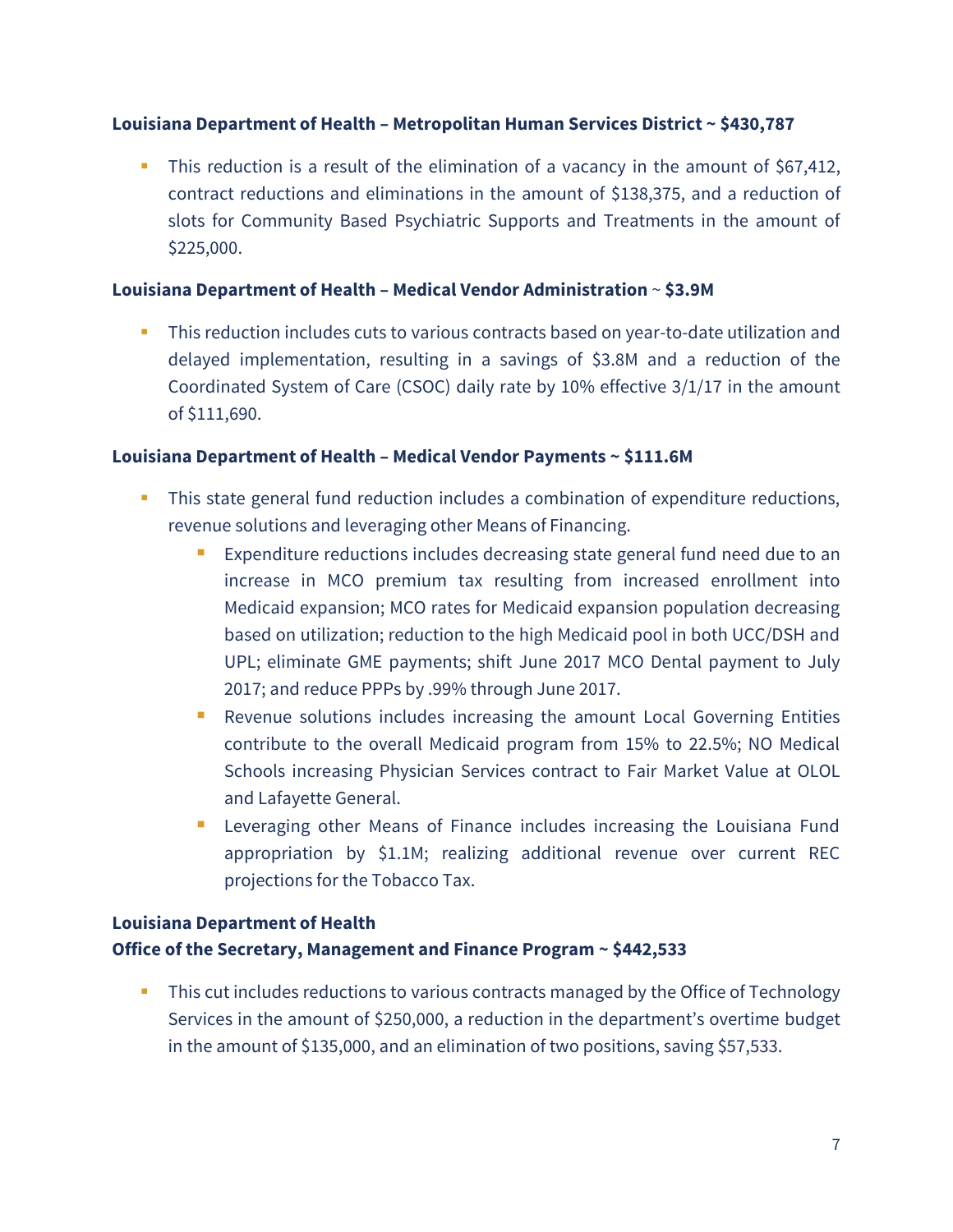# **Louisiana Department of Health**

### **South Central Louisiana Human Services Authority** ~ **\$856,368**

 This reduction includes a means of finance adjustment. There will be a one-time replacement of state general fund dollars with self-generated revenue in the amount of \$620,000, and a delayed implementation of crisis continuum teams, resulting in \$236,368 in savings.

### **Louisiana Department of Health – NE Delta Human Services Authority ~ \$397,129**

 This cut includes contract reductions in the amount of \$185,869 and attrition savings in the amount of \$211,260.

### **Louisiana Department of Health**

### **Office of Aging and Adult Services Administration Protection and Support Program ~ \$459,811**

 This cut includes a reduction in travel for Adult Protective Services in the amount of \$8,500, a reduction in professional services by reducing the number of surveys for waiver participants for a savings of \$30,000, and a reduction in the Traumatic Head and Spinal Cord program in the amount of \$421,311.

# **Louisiana Department of Health Louisiana Emergency Response Network Board ~ \$27,625**

 This reduction includes programmatic implementation delays in the amount of \$21,688 and a reduction in supplies in the amount of \$5,937.

### **Louisiana Department of Health – Acadian Area Human Services District ~ \$720,729**

 This reduction is a result of attrition savings in the amount of \$298,367, a \$25,000 cut in the district's supply budget, and a reduction in acquisitions and major repairs in the amount of \$239,910. There will be a means of finance adjustment providing a onetime replacement of state general fund dollars with self-generated revenues in the amount of \$157,452.

### **Louisiana Department of Health – Office of Public Health ~ \$367,027**

 This reduction includes attrition savings in the Public Health Services Program in the amount of \$342,713, a contract reduction in the amount of \$13,689, and a \$10,625 reduction to operating service and equipment replacement.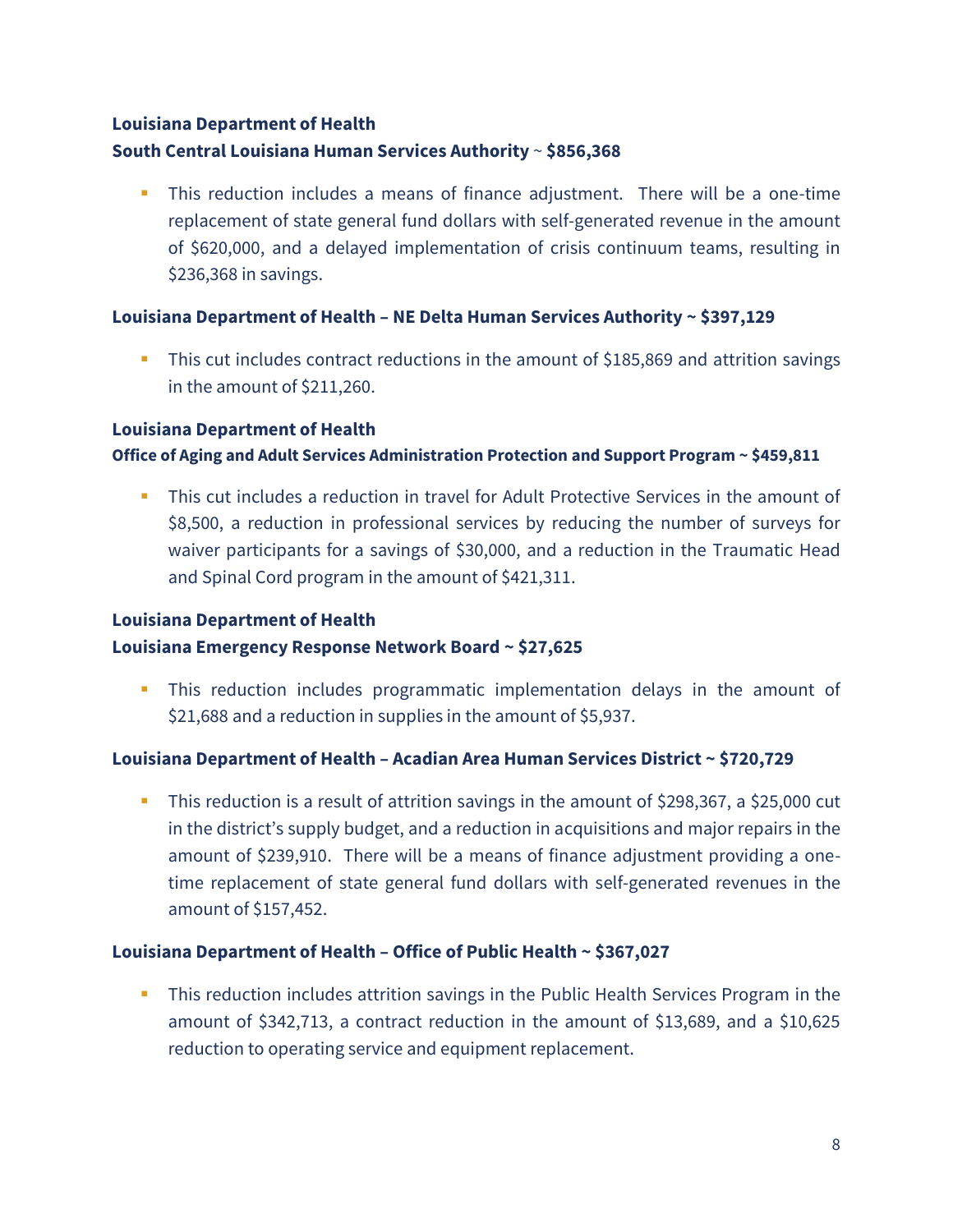### **Louisiana Department of Health – Office of Behavioral Health~ \$2.87M**

 This reduction includes \$25,000 in employee travel and attrition savings in the amount of \$376,539, and a contract elimination totaling \$39,800. There is a reduction in pharmaceutical supplies due to year end utilization in the amount of \$200,000, a reduction of \$557,146 in the Eliminating Access to Recovery program, and a reduction in the amount of \$1,675,854 in the Eliminating Care Authorization Management Activity program.

# **Louisiana Department of Health Office for Citizens w/Developmental Disabilities Community Based Program ~ \$742,501**

 This reduction includes the elimination of the Greater New Orleans Resource Center Dental Services in the amount of \$63,160, attrition savings in the amount of \$118,982 and a delay in the implementation of the Request for Services Registry in the amount of \$560,399.

# **Louisiana Department of Health Imperial Calcasieu Human Services Authority ~ \$243,858**

This reduction is the result of attrition savings in the amount of \$243,858.

### **Louisiana Department of Health – Central La. Human Services District ~ \$852,656**

This reduction is the result of attrition savings in the amount of \$331,531, a contract termination totaling \$21,125, and a reduction of \$500,000 in funding for residential treatment facilities for youth and adults with addictive disorders.

## **Louisiana Department of Health – Northwest La. Human Services District ~ \$511,427**

This reduction is the result of attrition savings in the amount of \$218,400, a reduction of \$80,000 for operating services and supplies expenditures, a reduction in unobligated flexible family funds and individual and family supports totaling \$163,027, a contract reduction savings of \$35,000, and a \$15,000 reduction in outreach services for the homeless.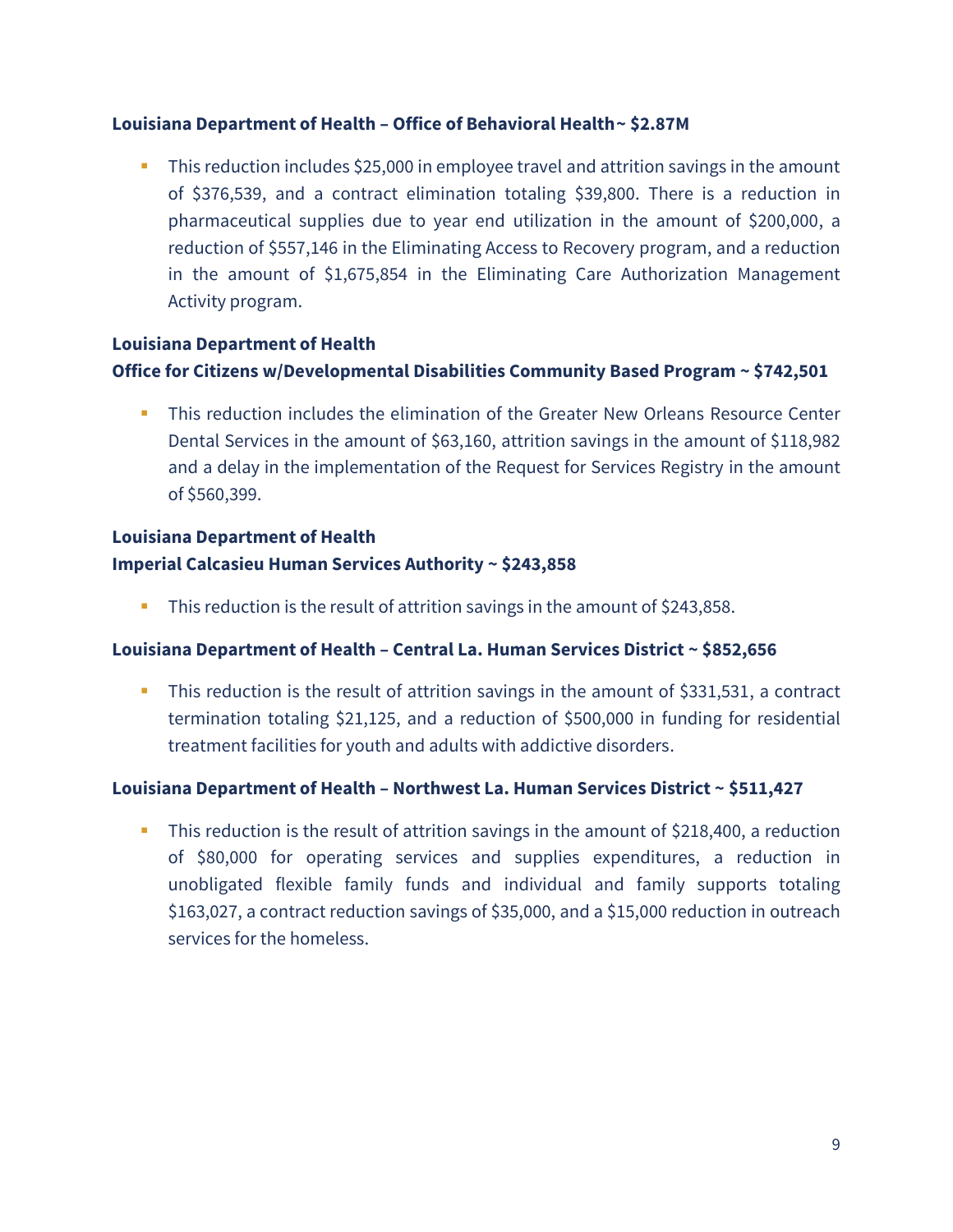# **Department of Natural Resources Office of Conservation ~ \$665,394 (Net Reduction - \$0)**

 This reduction in statutory dedications includes a reduction of 5% or \$12,500 in the Underwater Obstruction Removal Fund, and a reduction of \$652,895 in the Oil and Gas Regulatory Fund. These reductions can be backfilled through a means of finance adjustment utilizing a balance in the funds in the Oil and Gas Regulatory Program.

# **Department of Natural Resources Office of Coastal Restoration and Management ~ \$132,189 (Net Reduction - \$0)**

 This reduction in statutory dedication is a 5% reduction to the Coastal Resources Trust Fund, which amounts to \$132,189. This reduction can be backfilled through a means of finance adjustment utilizing a balance in the fund in the Coastal Management Program.

### **Department of Revenue – Office of Revenue ~ \$2M**

 This reduction includes cuts to various contracts, including the Tax Collections Program Tier One Call Center Contract (\$900,000) and Louisiana District Attorney Association contract (\$50,000). Further cuts include reduced funding for the Multi-State Tax Commission project (\$150,000), cuts in supplies (\$50,000), and attrition savings (\$850,000).

# **Department of Environmental Quality Office of Management and Finance ~ \$2.12M (Net Reduction - \$0)**

**This cut represents the remaining reduction amount to reach 5% in the Environmental** Trust Fund to be backfilled with a balance in the fund.

### **Department of Wildlife & Fisheries – Office of Fisheries~ \$548,535**

 This reduction is the result of hiring and expenditure freeze reductions in the Artificial Reef Development Fund.